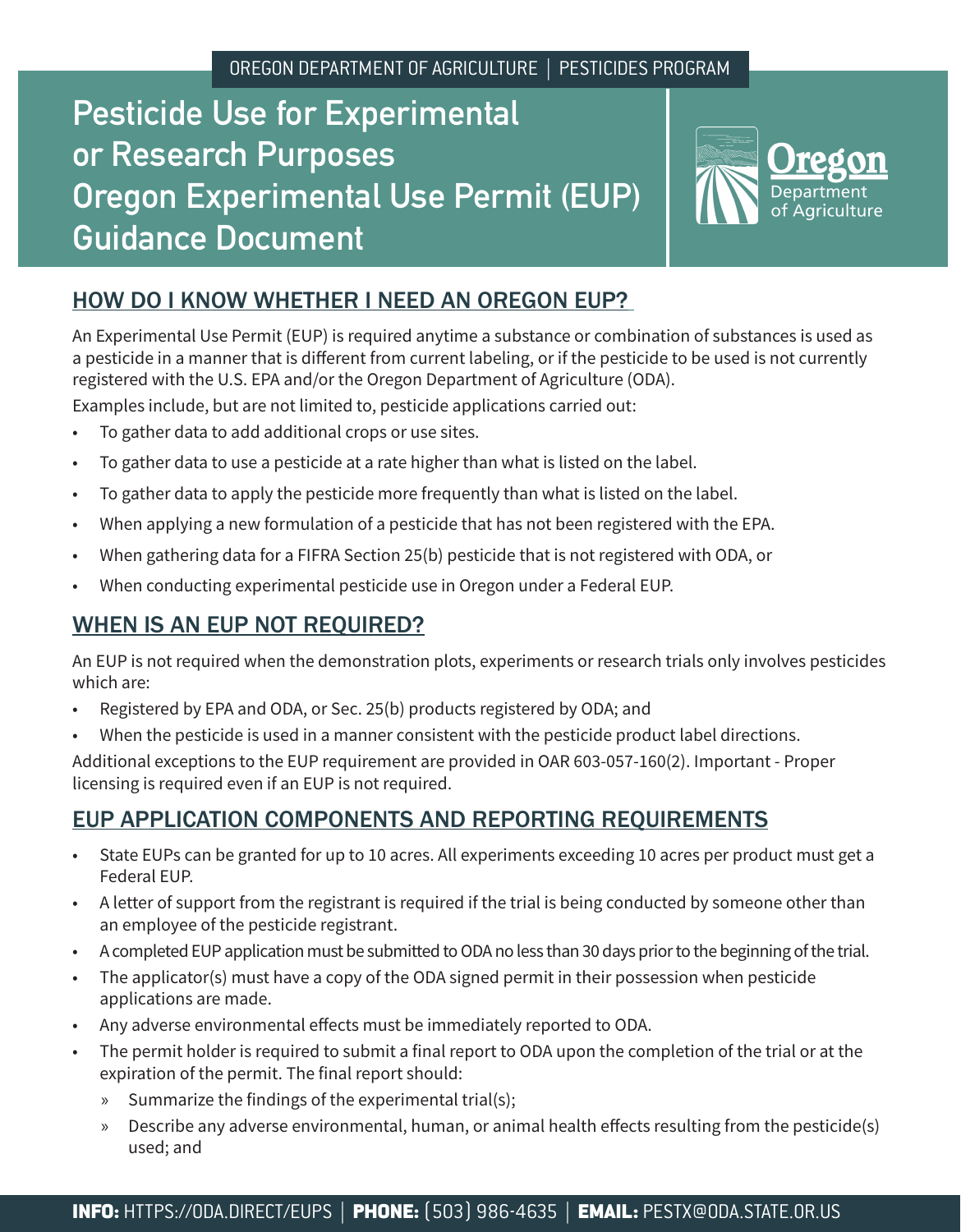- » If the pesticide use occurred on a food or feed item, provide documentation of food/feed item destruction. See Crop Disposition section for more information.
- See OAR 603-057-0160 for the full requirements of EUPs.

# TYPES OF EUP PERMITS

#### Collective permits

- A Collective EUP allows a person to apply a pesticide for experimental or research purposes to agricultural or forestry sites without identifying the specific site.
- The permit applicant may use multiple agricultural and forestry sites in Oregon, as long as the total size of all the sites combined DOES NOT exceed one acre per active ingredient.
- A Collective EUP (COEUP) expires on December 31st of the year it was issued.
- Permit applicants must submit a completed application for the COEUP and the person(s) applying the pesticides under the permit must have a copy of the ODA-signed permit in their possession when pesticide applications are made.
- The holder of the EUP must file a summary report of all the experiments and research trials under the permit no later than 30 days after the expiration date of the permit. Future COEUPs and EUPs will not be granted if the summary report has not been submitted.

#### Site-specific permits

- A Site-Specific EUP allows a person to apply a pesticide for experimental or research purposes to sites that are only specified in the permit and are not covered by a Collective EUP.
- Agricultural and forestry experimental sites that will exceed 1 acre total per active ingredient must apply for a Site-Specific EUP rather than a Collective EUP.
- Non-agricultural and non-forestry sites, regardless of the size of the trial, must use the Site-Specific EUP, rather than Collective EUP. Permissible sites include, but are not limited to aquatic, residential, recreational, structural sites, commodity storage facilities, areas with public access, and ornamental and turf sites.
- Site-Specific EUPs may be issued for 12 months from the date of approval by ODA, or unless otherwise specified, and are subject to the same requirements of Collective EUPs for (a) having the signed permit in possession during the pesticide applications and (b) submitting a summary report.

# CONDITIONS FOR ALL EUP<sup>s</sup>

- Pesticides must be conspicuously labeled "for experimental purposes only and not for sale", in addition to the labeling requirements of ORS 634.026.
- ODA may monitor any pesticide used for experimental or research purposes.
- All applicable federal and state laws must be followed, including licensing requirements.
- Additional requirements regarding crop disposition requirements are specified below.
- Failure by any person to comply with the provisions of an EUP as determined by ODA, may be subject to one or more of the following enforcement actions:
	- » Revocation, suspension, or refusal to issue an experimental use permit, in accordance with ORS 634.022 or ORS 634.322(6);
	- » Revocation, suspension, or refusal to issue any license of a permit holder or of a person that conducted a pesticide use for experimental or research purposes, in accordance with ORS 634.322(4);
	- » Imposition of a civil penalty, in accordance with ORS 634.900.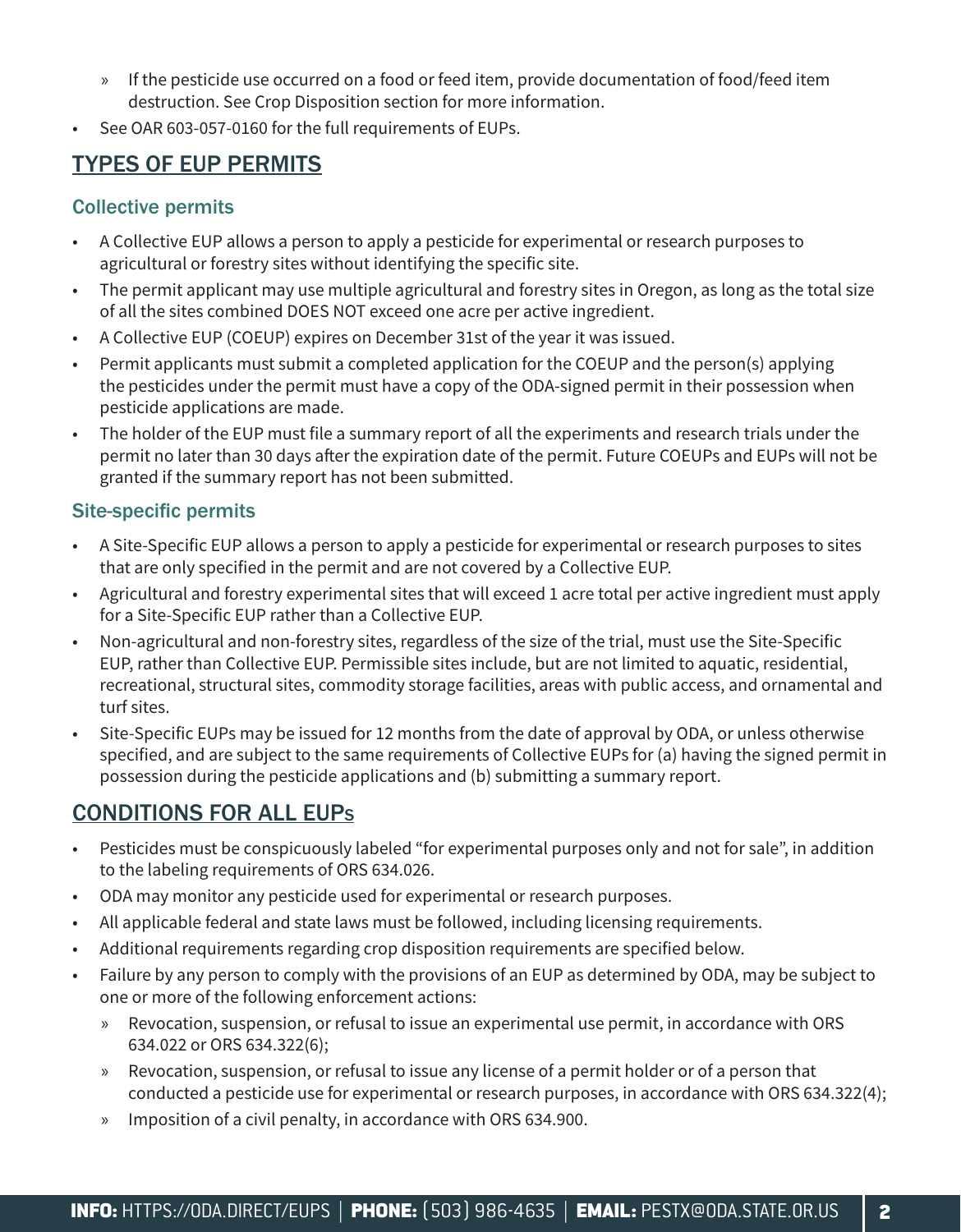## CROP DISPOSITION

Crop disposition refers to how food, feed items and their by-products must be destroyed or rendered unusable for food or feed, when a pesticide has been applied that does not have an established tolerance on that particular food or feed crop.

This requirement is for all experimental pesticide use, including but not limited to, conventional, organic, and 25(b) products used in the field, in a greenhouse or other enclosed structures, in a laboratory, or in/on an animal, regardless if an EUP was required or not.

- If the experimental use product is applied to a crop or site that cannot be rendered unusable for food or feed use, then the site cannot be used to produce a food or feed crop for 365 days from the date of the last application. This includes applications made to rangeland and pasture, as well as feed crops used for green chop, hay, seed screenings, silage and straw.
- EPA considers check plots to be part of the research trial and they are therefore also subject to the cropdestruct requirement.
- As a condition of the EUP, ODA requires documentation of the destruction of the food or feed item(s). The crop or use site can also be isolated (fenced) from use.

Exceptions to the crop-destruct requirement would be:

- If there is an established tolerance on that particular food or feed crop, and the experimental use will not exceed the tolerance, or
- If the pesticide is exempt from requirement of a tolerance.

### LEGAL REQUIREMENTS — EXPERIMENTAL USE PESTICIDE

- Individuals must be appropriately licensed in Oregon as either a Pesticide Consultant, a Commercial Pesticide Applicator, or a Public Pesticide Applicator. All individuals must at least have the Demonstration and Research license category (OAR 603-057-0110(3)).
- A Commercial Pesticide Operator would need to have the Demonstration and Research license category on their Operator license when experimental and/or research trials are conducted by a Commercial Pesticide Applicator with the Demonstration and Research category while working for the Operator.
- Private Pesticide Applicator licensees may not apply pesticides under an EUP, even if supervised.
- Commonly Asked Questions:
	- 1. Does a Commercial Pesticide Applicator making applications on behalf of a State, Federal or University researcher, have to have the Demonstration and Research license category? Answer: Yes
	- 2. May a Private Pesticide Applicator or unlicensed individual make applications on behalf of a State, Federal or University researcher? Answer: No.

#### LICENSING REQUIREMENTS — MAINTENANCE USE PESTICIDE

Experimental or research plots often need to be maintained with pesticides not directly related to the purpose of the trial. Applicators must be licensed in the relevant and appropriate category to make to make these maintenance applications. For example, an applicator with the Demonstration and Research license category is evaluating fungicide use in crop plots. To fully evaluate the fungicide, weed populations need to be controlled with an herbicide. The researcher needs to have the "Agriculture - Herbicide" license category in order to make herbicide maintenance applications.

#### Forms and other resources:

https://oda.direct/EUPs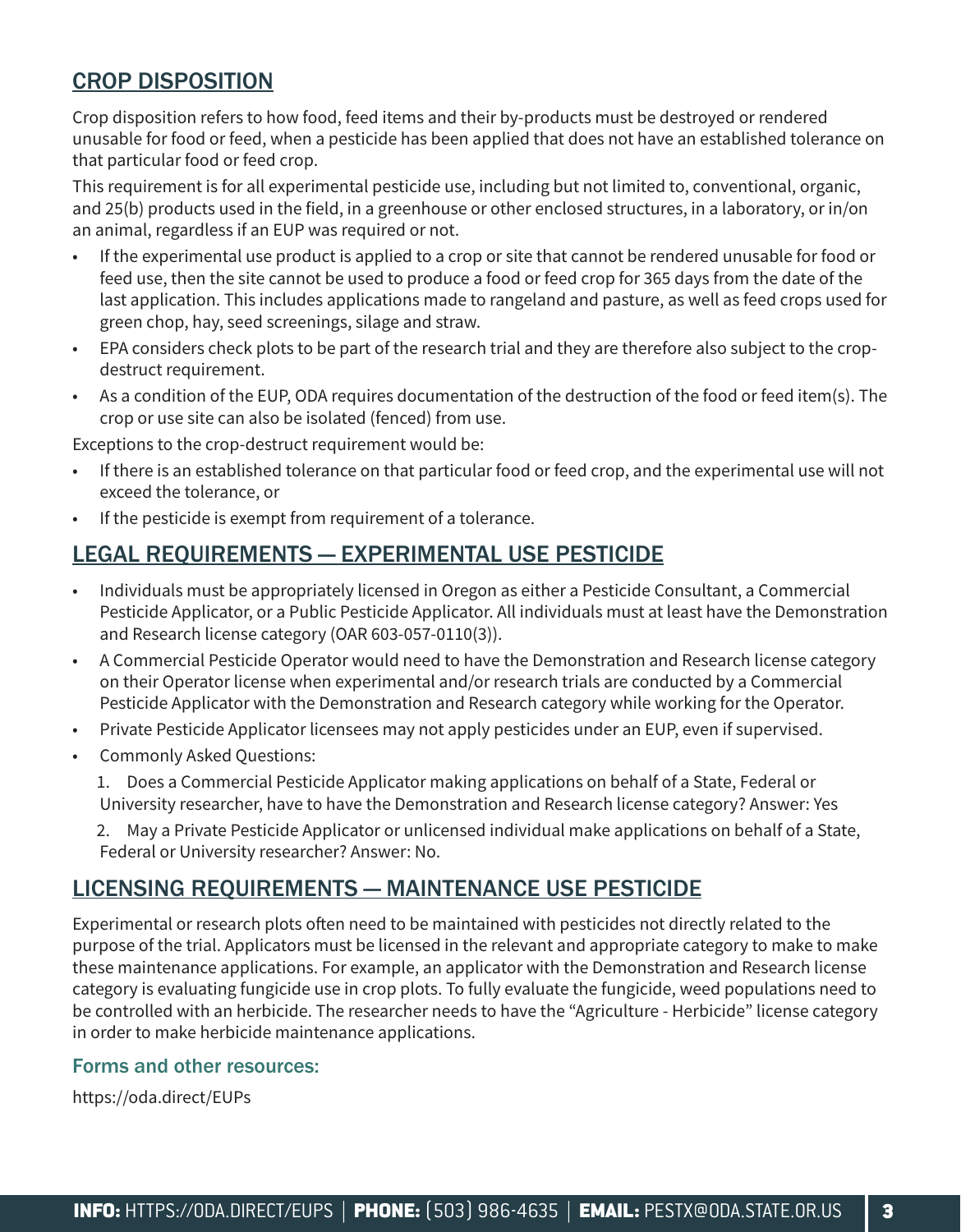## **APPENDIX**

## OREGON ADMINISTRATIVE RULES (OAR) REFERRED TO IN THE OREGON EUP GUIDANCE DOCUMENT

#### 603-057-0110

(3) Demonstration and Research: This shall include pesticide operators, pesticide applicators, pesticide trainees, public applicators and public trainees who use or supervise the use of pesticides, or of any substance or mixture of substances that is being evaluated for use as a pesticide, for experiments or research such as for gathering data to satisfy registration requirements of the United States Environmental Protection Agency or of the department.

The uses included in this category must be:

(a) Authorized by an experimental use permit issued by the United States Environmental Protection Agency;

(b) Authorized by an experimental use permit issued by the department as provided in OAR 603-057- 0160; or

(c) By a federal or state agency that is exempt from obtaining an experimental use permit as provided in OAR 603-057-0160(2)(b).

Note: The exemption provided manufacturers under subsection (1) of ORS 634.106 only applies to laboratory research.

#### 603-057-0160

#### Pesticide Use for Experimental or Research Purposes

(1) Use of any substance or combination of substances as a pesticide with the intent of gathering data needed to satisfy pesticide registration requirements of the United States Environmental Protection Agency (EPA) or of the department shall be considered pesticide use for experimental or research purposes.

(a) An experimental use permit that is issued by the department constitutes the approval required by ORS 634.022(2).

(b) The permit requirement in this section is in addition to pesticide licensing requirements.

(2) The requirement to obtain an experimental use permit is not applicable to:

- (a) Experiments or research conducted by federal or state agencies; or
- (b) Experiments or research conducted entirely in one or more greenhouses; or
- (c) Experiments or research that only:
	- (A) Use pesticides that are registered by EPA and the department; and
	- (B) Use pesticides in the manner consistent with the product label.

(3) To obtain an experimental use permit, a person must submit a complete application to the department and be in compliance with subsection (14) of this section. The pesticide use described in the application may not begin until the department issues the experimental use permit.

- (a) The applicant must use a form approved by the department; and
- (b) The application must be submitted to the department at least 30 days prior to intended use.

(4) There are two types of experimental use permits: site-specific and collective.

(5) A site-specific experimental use permit authorizes pesticide use for experimental or research purposes that are at sites specified in the permit and are not covered by a collective experimental use permit.

(a) Approvable sites include, but are not limited to, aquatic, residential, recreational and structural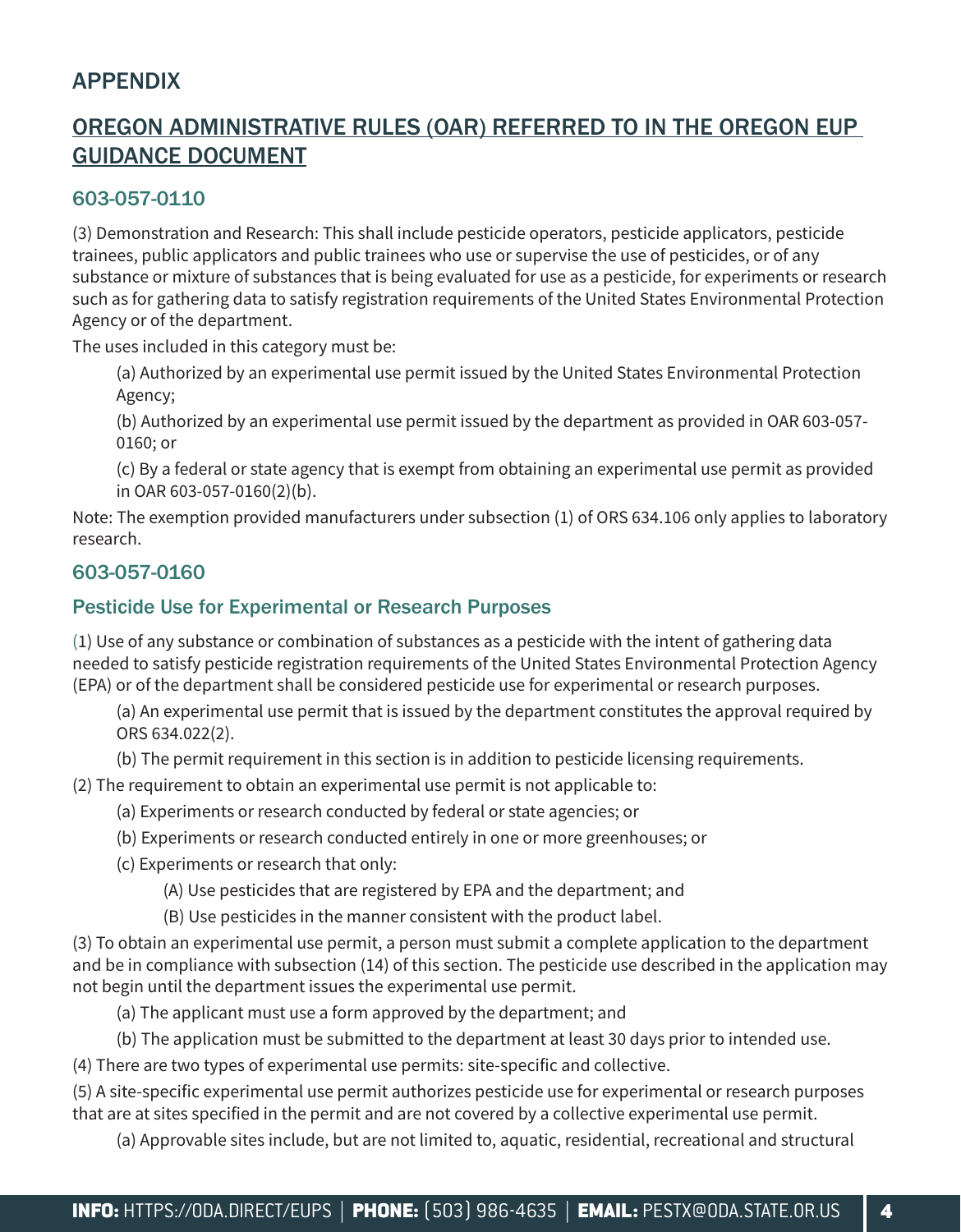sites, areas with public access, commodity storage facilities, and areas exceeding a total of one acre. (b) Each application for a site-specific experimental use permit will include the following:

- (A) The name, address, and telephone numbers of the applicant and of the person responsible
- for carrying out the provisions of the experimental use permit;
- (B) Identification of each pesticide to be used, including;
	- (i) The name of the pesticide active ingredient;
	- (ii) The name of the pesticide product, if any; and
	- (iii) The EPA registration number of the pesticide product, if any.

(C) The name, address, and telephone numbers of the person responsible for carrying out the provisions of the experimental use permit at each specific site, and the number of the pesticiderelated license issued to the person by the department, and the means of locating the person in case of an emergency;

(D) The purpose of the experiment or research, including a list of the intended target pest(s), if any;

(E) The approximate date(s) of pesticide use;

(F) The intended crop or site of pesticide use;

(G) Specific description and location of each site where pesticide use may occur, including the size (for example, acres, or square feet) of each site;

(H) Disposition of any food or feed item from the crop or site on which the pesticide will be used;

(I)Application rate(s) of the pesticide, and number of applications;

- (J) Method of application;
- (K) Timing and duration of the proposed experiment or research;
- (L) Total amount of pesticide to be used, diluent, and dilution rate;
- (M) Copy of any experimental use permit issued by EPA, if applicable;
- (N) A copy of the labeling that will accompany the pesticide in the field; and
- (O) Any other information pertinent to the experiment or research specifically requested by the department.

(6) A site-specific experimental use permit may be issued for up to twelve months from the date of approval by the department.

(7) A collective experimental use permit authorizes pesticide use for experiments or research without identifying any specific site. Approvable sites include agricultural and forestry sites.

(a) The applicant may use one or more sites in any location in Oregon provided that the total size of all of the sites used for a particular pesticide does not exceed one acre.

(b) Each application for a collective experimental use permit will include the following:

(A) The name, address, and telephone numbers of the applicant and of the person responsible for carrying out the provisions of the experimental use permit, the number of the pesticiderelated license issued to the person by the department, and the means of locating the person in case of an emergency;

(B) A signed statement that all pesticide use will comply with all of the provisions of the collective experimental use permit and of this section; and

(C) Any other information pertinent to the application specifically requested by the department.

(8) A collective experimental use permit will be issued for as long as one calendar year, ending December 31st.

(9) Any person conducting pesticide use for experimental or research purposes must be appropriately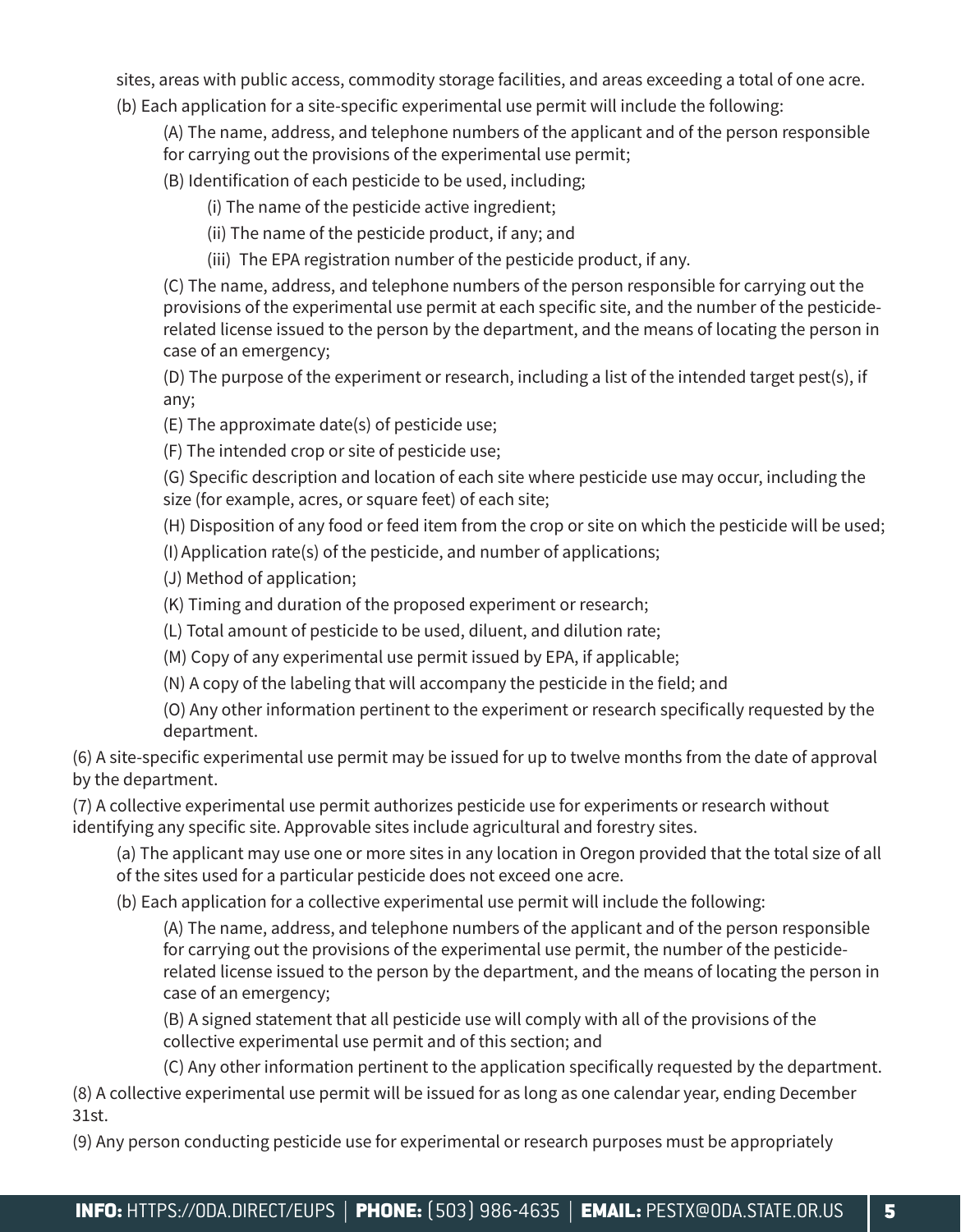licensed by the department and include the category Demonstration and Research, as specified in OAR 603- 057-0110(3), on that license. This licensing requirement applies to all persons making pesticide applications for experimental or research purposes and is not limited to persons conducting pesticide research authorized by an experimental use permit.

(10) Any crop or site on which a pesticide is used for experimental or research purposes shall be under the control of the person authorized to conduct that pesticide use. Said control may include:

(a) Ownership, rental or lease of the land on which the crop or site is located by the person;

(b) Ownership, rental or lease of the land on which the crop or site is located by the immediate employer of the person;

(c) Documented permission for the pesticide use from the owner, renter or leaseholder of the land on which the crop or site is located;

(d) Documented permission for the pesticide use from the public entity in possession or control of the land on which the crop or site is located.

(11) Any person using pesticides for experimental or research purposes shall prepare, maintain, and provide records in the same manner as in ORS 634.146.

(12) As provided by ORS 634.322(6), the department may deny an application for an experimental use permit or, amend, suspend or revoke any experimental use permit issued by the department.

(13) The department may establish conditions in an experimental use permit approval that the department determines necessary to be consistent with ORS Chapter 634 and this section.

(14) The holder of an experimental use permit shall provide the department a summary report of the experiments and research conducted under the permit no later than 30 days after the expiration date of the permit.

(a) Each summary report must include, at a minimum, the identification number of the experimental use permit, the records required by subsection (11) of this section, any adverse environmental, human, or animal health effects resulting from the pesticides used, and, if any pesticide use occurred on a food or feed item, documentation of food or feed item destruction, crop/site isolation, or other measures taken to prevent the food or feed item from being used or consumed.

(b) If the required summary report is not provided to the department, the department will not issue any future experimental use permit to the applicant.

(15) If information is provided in an experimental use permit application, summary report, or other form that is identified by the applicant as confidential, the department will hold the information confidential to the extent allowed under ORS Chapter 192.

(16) Any food or feed item to which a pesticide used for experimental or research purposes has been applied must be rendered unusable for food or feed unless a tolerance greater than the residues resulting from the use has been established or, if allowed by law, conditions implemented to prevent any use of the treated crop/site for food or feed for a period no less than 365 days. Such food or feed item may include, but is not limited to crop, forage (including grazing rangeland or pasture), green chop, hay, seed screenings, silage, and straw. The department requires documentation of food or feed item destruction or crop/site isolation as a condition of the experimental use permit.

(17) The department may monitor any pesticide used for experimental or research purposes. Monitoring may include, but is not limited to:

(a) Observing, inspecting, and documenting mixing, loading, transportation, and application activities;

- (b) Inspecting and documenting application equipment;
- (c) Collecting and analyzing samples;
- (d) Interviewing any person that may have knowledge regarding the pesticide use; and
- (e) Reviewing any records.